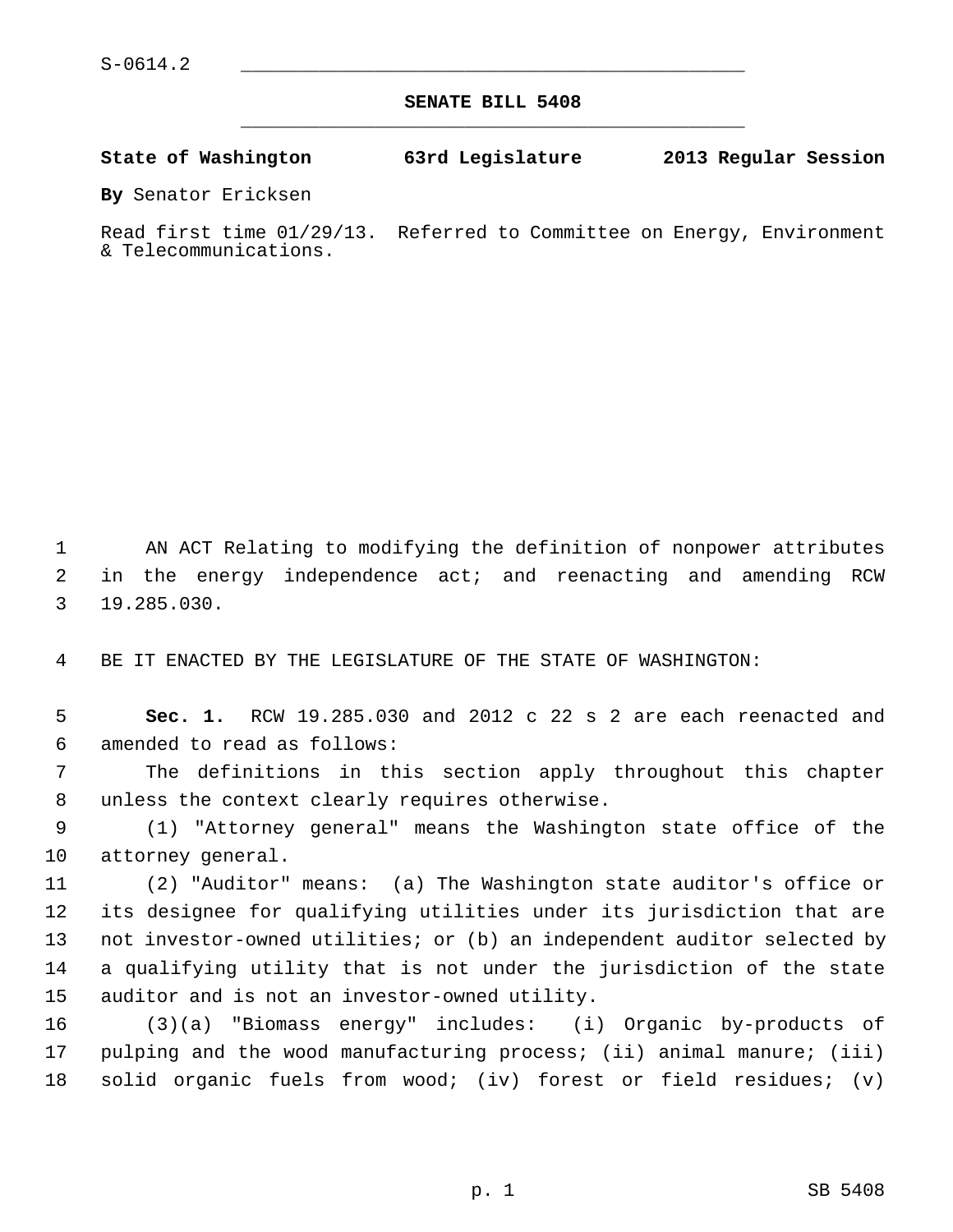1 untreated wooden demolition or construction debris; (vi) food waste and 2 food processing residuals; (vii) liquors derived from algae; (viii) 3 dedicated energy crops; and (ix) yard waste.

 4 (b) "Biomass energy" does not include: (i) Wood pieces that have 5 been treated with chemical preservatives such as creosote, 6 pentachlorophenol, or copper-chrome-arsenic; (ii) wood from old growth 7 forests; or (iii) municipal solid waste.

 8 (4) "Commission" means the Washington state utilities and 9 transportation commission.

10 (5) "Conservation" means any reduction in electric power 11 consumption resulting from increases in the efficiency of energy use, 12 production, or distribution.

13 (6) "Cost-effective" has the same meaning as defined in RCW 14 80.52.030.

15 (7) "Council" means the Washington state apprenticeship and 16 training council within the department of labor and industries.

17 (8) "Customer" means a person or entity that purchases electricity 18 for ultimate consumption and not for resale.

19 (9) "Department" means the department of commerce or its successor.

20 (10) "Distributed generation" means an eligible renewable resource 21 where the generation facility or any integrated cluster of such 22 facilities has a generating capacity of not more than five megawatts.

23 (11) "Eligible renewable resource" means:

24 (a) Electricity from a generation facility powered by a renewable 25 resource other than freshwater that commences operation after March 31, 26 1999, where: (i) The facility is located in the Pacific Northwest; or 27 (ii) the electricity from the facility is delivered into Washington 28 state on a real-time basis without shaping, storage, or integration 29 services;

30 (b) Incremental electricity produced as a result of efficiency 31 improvements completed after March 31, 1999, to hydroelectric 32 generation projects owned by a qualifying utility and located in the 33 Pacific Northwest or to hydroelectric generation in irrigation pipes 34 and canals located in the Pacific Northwest, where the additional 35 generation in either case does not result in new water diversions or 36 impoundments; ((and)) or

37 (c) Qualified biomass energy.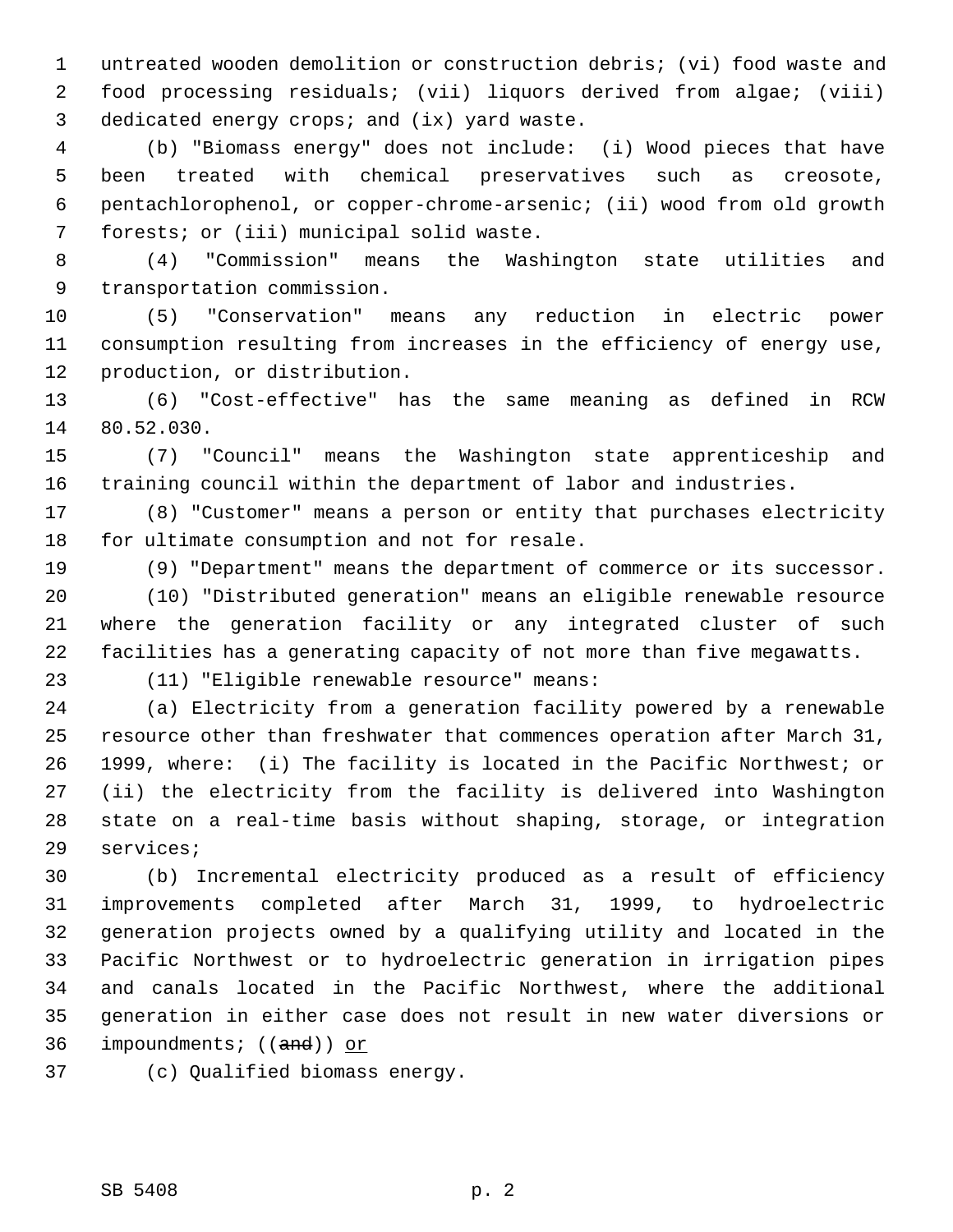1 (12) "Investor-owned utility" has the same meaning as defined in 2 RCW 19.29A.010.

 3 (13) "Load" means the amount of kilowatt-hours of electricity 4 delivered in the most recently completed year by a qualifying utility 5 to its Washington retail customers.

 6 (14)(a) "Nonpower attributes" means all environmentally related 7 characteristics, exclusive of energy, capacity reliability, and other 8 electrical power service attributes, that are associated with the 9 generation of electricity from a renewable resource, including but not 10 limited to the facility's fuel type, geographic location, vintage, 11 qualification as an eligible renewable resource, and avoided emissions 12 of pollutants to the air, soil, or water, and avoided emissions of 13 carbon dioxide and other greenhouse gases.

 (b) "Nonpower attributes" does not include any aspects, claims, characteristics, and benefits associated with the on-site capture and destruction of methane or other greenhouse gases at a facility through a digester system, landfill gas collection system, or other mechanism, which may be separately marketable as greenhouse gas emission reduction 19 credits, offsets, or similar tradable commodities. However, these separate avoided emissions may not result in or otherwise have the effect of attributing greenhouse gas emissions to the electricity.

22 (15) "Pacific Northwest" has the same meaning as defined for the 23 Bonneville power administration in section 3 of the Pacific Northwest 24 electric power planning and conservation act (94 Stat. 2698; 16 U.S.C. 25 Sec. 839a).

26 (16) "Public facility" has the same meaning as defined in RCW 27 39.35C.010.

28 (17) "Qualified biomass energy" means electricity produced from a 29 biomass energy facility that: (a) Commenced operation before March 31, 30 1999; (b) contributes to the qualifying utility's load; and (c) is 31 owned either by: (i) A qualifying utility; or (ii) an industrial 32 facility that is directly interconnected with electricity facilities 33 that are owned by a qualifying utility and capable of carrying 34 electricity at transmission voltage.

35 (18) "Qualifying utility" means an electric utility, as the term 36 "electric utility" is defined in RCW 19.29A.010, that serves more than 37 twenty-five thousand customers in the state of Washington. The number